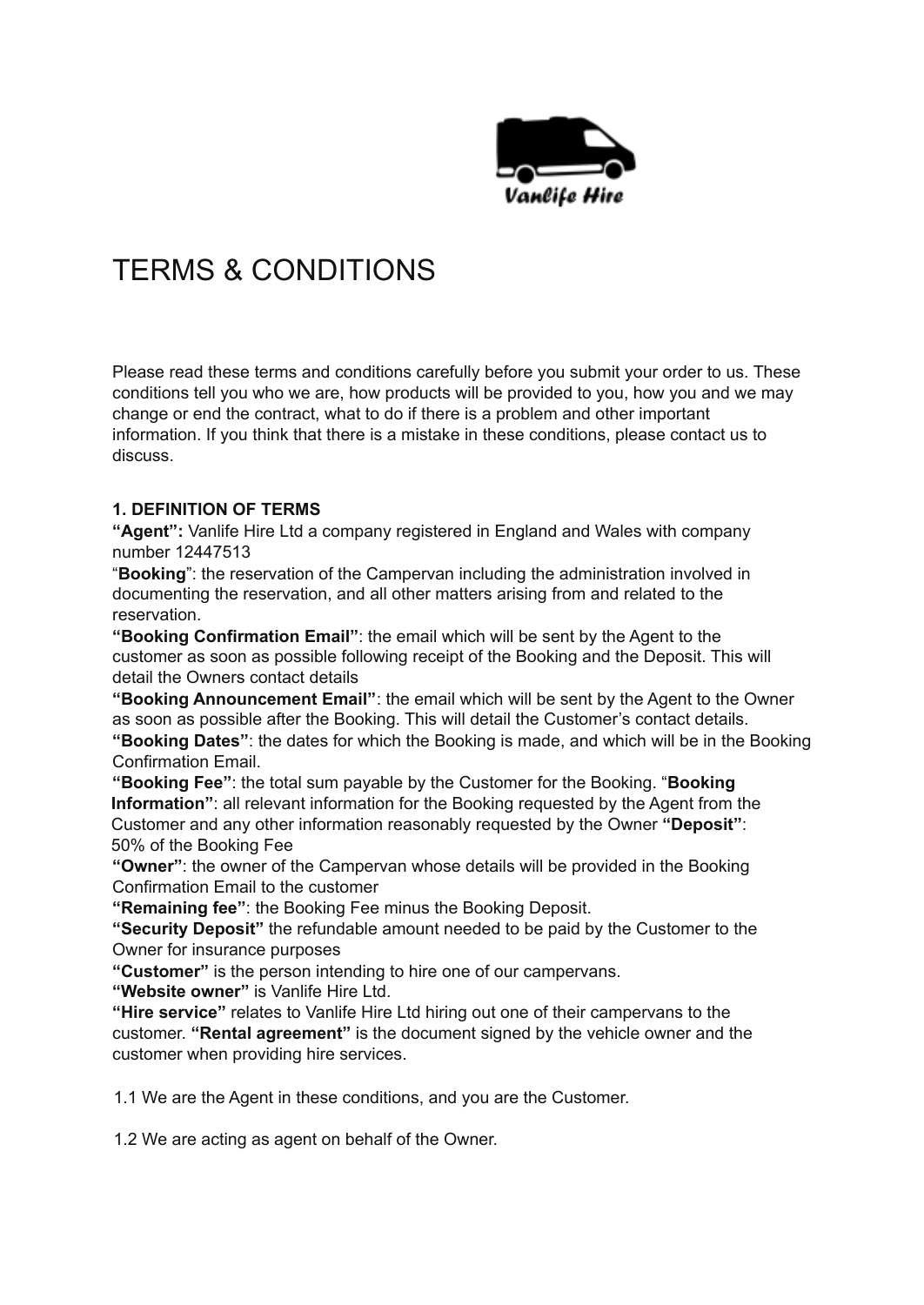1.3 The Owner is responsible for the Customer's stay and the contractual relationship is between the Owner and the Customer.

## **2. BOOKING & PAYMENT**

2.1 Customers will provide information and a non-refundable 50% deposit payment on booking.

2.2 Upon receipt of a Deposit from the Customer the Booking Dates will be held, and an email confirming the Booking will be sent by the Agent to the customer within 24 hours including the Owner's contact details. The Customer will be asked to contact the owner to arrange pre-licence checks and handover.

2.3 An email will also be sent by the Agent to the Owner to inform them of the booking containing the name and contact details of the Customer.

2.4 Customers will pay the Remaining Fee at least 14 days before the Booking Dates commence.

2.5 Where the Booking Dates are less than 14 days from the date upon which the customer makes a Booking, the whole Booking Fee will be payable by the Customer.

2.6 If the Customer fails to pay the Remaining Fee on time, the Booking will be cancelled and the Deposit will be forfeited.

2.7 The Booking fee includes use of the Campervan for the Booking Dates, Mileage (up to 200 miles per day), insurance and breakdown cover (insurance subject to conditions)

2.8 There are optional extras available from the Owner that are bookable and charged directly from the Owner

2.9 The Customer acknowledges and agrees that the Agent will share the Customer's contact details to the Owner on Booking for the purposes of the Owner communicating with you about the Booking.

#### **3. SECURITY DEPOSIT**

3.1 The hirer will be invoiced for a security deposit by the owner, which must be available as cleared funds by the collection date. The normal security deposit will be £500 but may be increased on the advice of their insurers.

3.2 The customer's security deposit will be refunded in full if you return the vehicle:

- On time and without damage
- With a clean interior
- Without loss or damage to any of the items or extras listed on your inventory With a full tank of fuel (hires are operated on full to full basis)

3.3 The owner will refund your deposit within 7 days from satisfactory return of the vehicle.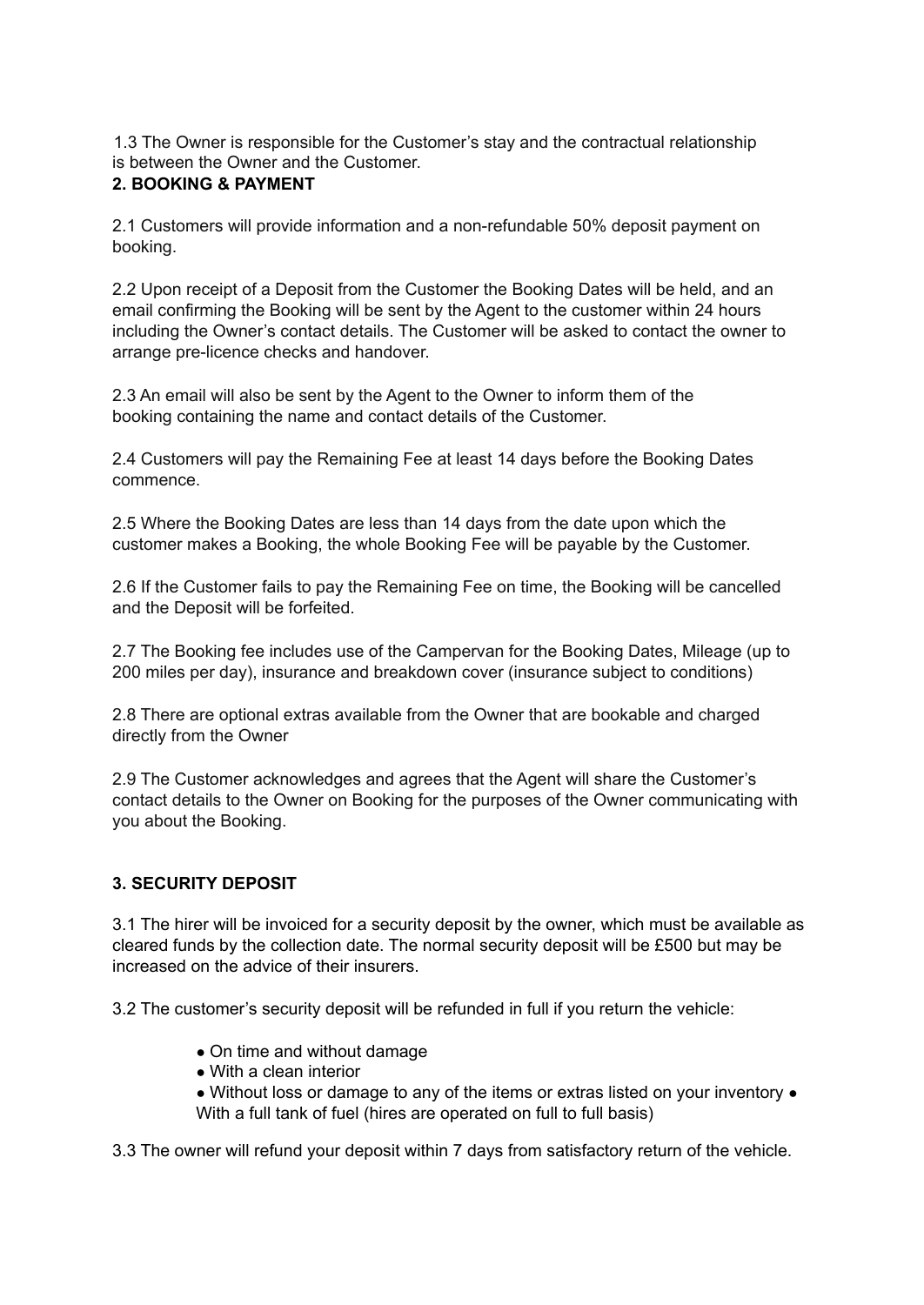3.4 If the owner needs to withhold repayment for any reason, they will contact you to explain why and, give the estimated time to establish the full cost of any repairs or replacements necessary. Please note that some third-party insurance claims can take considerable time to resolve.

3.5 They will not attempt to make any unfair or excessive deductions from your deposit, and they will not charge you for small repairs which would be considered part of normal "wear and tear".

#### **4. INSURANCE & LEGAL**

4.1 Most drivers with a good driving record, will meet the standard terms of insurance as long as drivers:

#### *APPLICABLE TO STANLEY AND HAMISH ONLY*

4.1.1a Are not under the age of 23 or over 75 years of age.

4.1.2a Has held a full UK or EU licence for a minimum of two years.

4.1.3a Has not had their licence suspended for any period within the last three years.

4.1.4a Has not been involved in more than one fault incident within the last three years or more than one claim within 5 years

4.1.5a Has no more than two convictions with a maximum of 3 points per conviction or does not have one conviction of more than 6 points.

4.1.6a Has not obtained a BA,DD or UT conviction

#### *APPLICABLE TO GRIZZLY ONLY*

4.1.1b Are not under the age of 23 or over 79 years of age.

4.1.2b Has held a full UK or EU licence for a minimum of two years.

4.1.3b Has not had their licence suspended for any period within the last three years.

4.1.4b Has not been involved in more than one fault incident within the last three years

4.1.5b Has no more than two convictions with a maximum of 3 points per conviction

4.1.6b Has not obtained a BA,DD or UT conviction

4.1.7 If a Customer does not meet any of the insurance criteria above they must inform the Owner as soon as possible and in any event prior to the Booking Dates.

4.1.8 Where a Customer fails to meet the criteria, the Owner shall investigate with their insurer whether the Customer can be covered by their policy. Any additional insurance cover required may increase the Security Deposit and the Owner should inform the Customer of this as soon as possible.

4.2 The insured vehicle shall only be let out on hire to a person who has signed and completed a rental agreement or the hirer/driver proposal for each period of hire.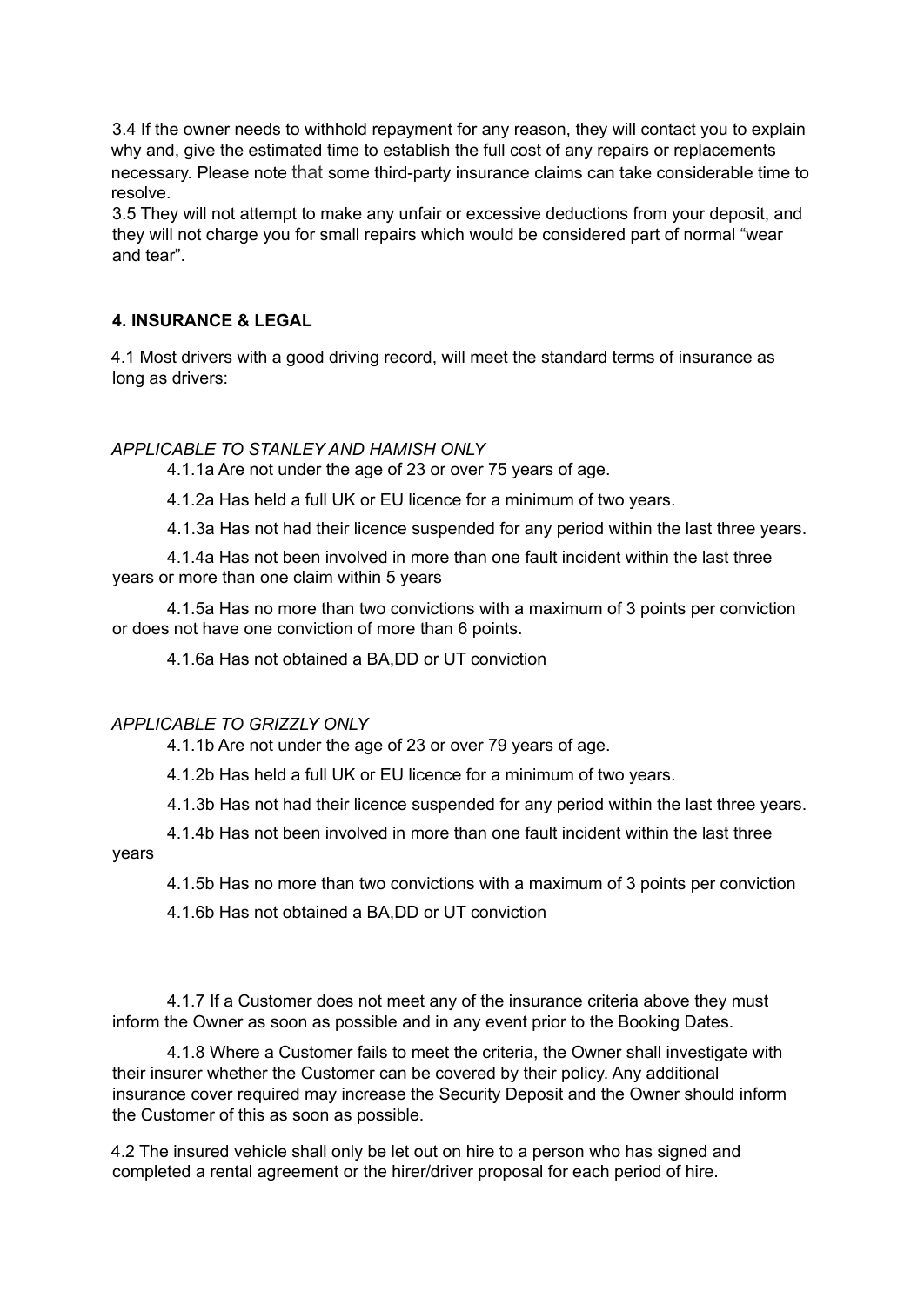- 4.3 The insured shall have completed, prior to releasing the vehicle:
	- Identity checks including copies of all drivers licences with up to date address and ID (photocard and online check),
	- 2 utility bills as proof of address dated within three months of the hire
	- Security deposit being taken by a clear and traceable means such as a debit or credit card. Deposit equivalent to excess =  $£500$ . (for some people this may increase on advice from the insurers)
	- Signed rental agreement

4.4 Hirers are advised to arrange their own personal effects and travel insurance. The vehicle is only insured for the hire period and therefore the driving of the vehicle after the expiry of the contract period may result in the driver committing a traffic offence.

4.5 Furthermore, the hirer is entirely responsible for any accidental damage, injury and consequential loss after the expiry of the hire period.

4.6 The hirer, or other named drivers, are responsible for complying with all legal requirements in the UK.

4.7 Please note that all passengers must wear seatbelts when travelling in the vehicle, and small children must be supplied with either a child car seat, or booster seat if necessary. It is the hirer's responsibility to supply this equipment if required and ensure it is always used.

4.8 The hire contract will be between the Owner and the Customer, therefore any complaints or issues during the booking should be raised to the Owner. The Agent takes no legal responsibility for complaints.

#### **5. CAMPERVAN POLICIES**

5.1 There is no smoking or vaping allowed in the campervans at any time, and the hirer is responsible for reimbursement of cleaning or repairs to the vehicle due to any smoke/vape contamination or heat damage.

5.2 Pets are generally not permitted in the campervans unless stated on the listing and the Owner has agreed

5.3 The hirer is responsible for any motoring offences and any subsequent fines or penalties incurred during their hire period.

5.4 The hirer will be responsible for daily checks on the condition of the vehicle including tyre condition and inflation. Any abnormalities must be reported immediately to the Owner. The vehicle must not be driven if any warning lights are displayed on the dashboard.

5.5 The hirer is responsible for any damage to windscreens and windows, and punctures or other damage to tyres during the period of the hire. Where possible these should be repaired or replaced as appropriate on a like for like basis and paid for by you at the time. You should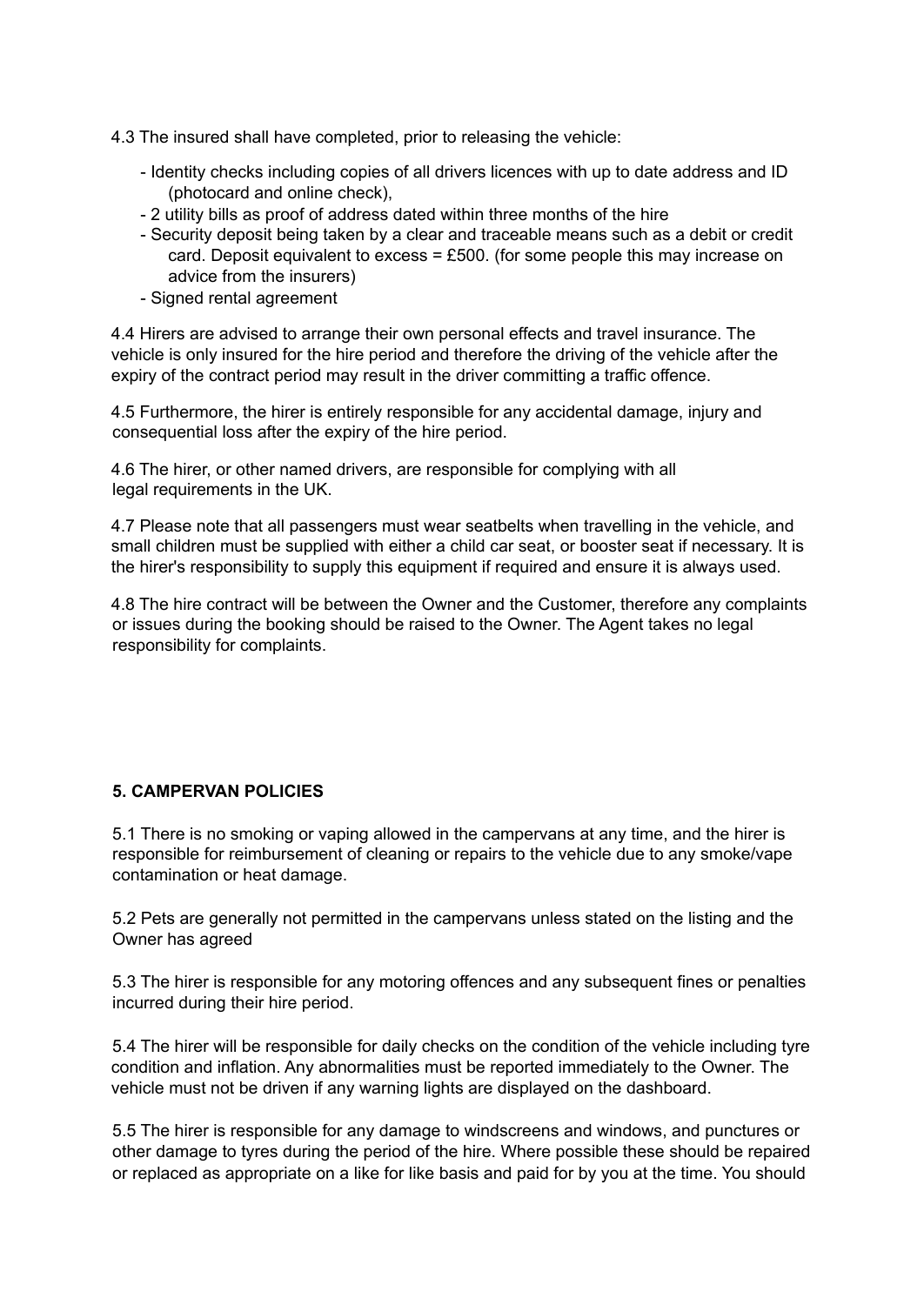contact us to seek instructions before carrying out the repair. Failing this, an amount will be deducted from your deposit against damages which have to be repaired following your return.

5.6 The vehicle will be issued with a full tank of fuel and must be returned in the same state. If the tank is not full on return you will be charged a refuelling fee. The hirer is also responsible for reimbursement of damages to the owner should the wrong fuel be used in the vehicle.

5.7 The mileage is included in the booking cost up to 200 miles a day. After this 20p will be charged by the Owner per mile.

5.8 The Owner will ensure that the Campervan is well maintained, safe and legal and cleaned in between bookings.

5.9 The Owner will provide an appropriate fire extinguisher and a basic set of kitchen equipment.

6.0 The vehicle shall only be driven on made-up, surfaced roads. No off-road use is permitted except on official campsites, or in designated car-parking areas. The hirer is responsible for checking the surface condition of all off-road areas before driving over them and will be liable for any damage to the underside of the vehicle, however caused.

6.1 The vehicle shall not be used for towing without authorisation of the owner.

6.2 The vehicle shall not be used for the carriage of goods of an explosive, dangerous or hazardous nature or for the carriage of goods or passengers for hire and reward or any other form of profit or remuneration.

#### **7. COLLECTION & RETURN**

7.1 Hirers are required to allow 1 hour both on pick-up and again on return, for inspection of the vehicle, paperwork completion, and handover demonstrations.

7.2 Owners reserve the right to cancel the hire if at the time of collection, the nominated drivers' licences are invalid, their proofs of ID are not in accordance with the terms and conditions, or if the security deposit is not available as cleared funds. In these circumstances all monies paid by the hirer (except the refundable security deposit) will be forfeited.

#### **8. CANCELLATION & AVAILABILITY**

8.1 Cancellation of the Booking by the Customer at any time will result in the Deposit being forfeited.

8.2 The Remaining Fee is non-refundable if the Customer cancels the Booking within 14 days of the commencement of the Booking Dates.

8.3 Where a Customer cancels a Booking more than 14 days in advance of the commencement of the Booking Dates and has already paid the Booking Fee, the Agent will refund the Remaining Fee.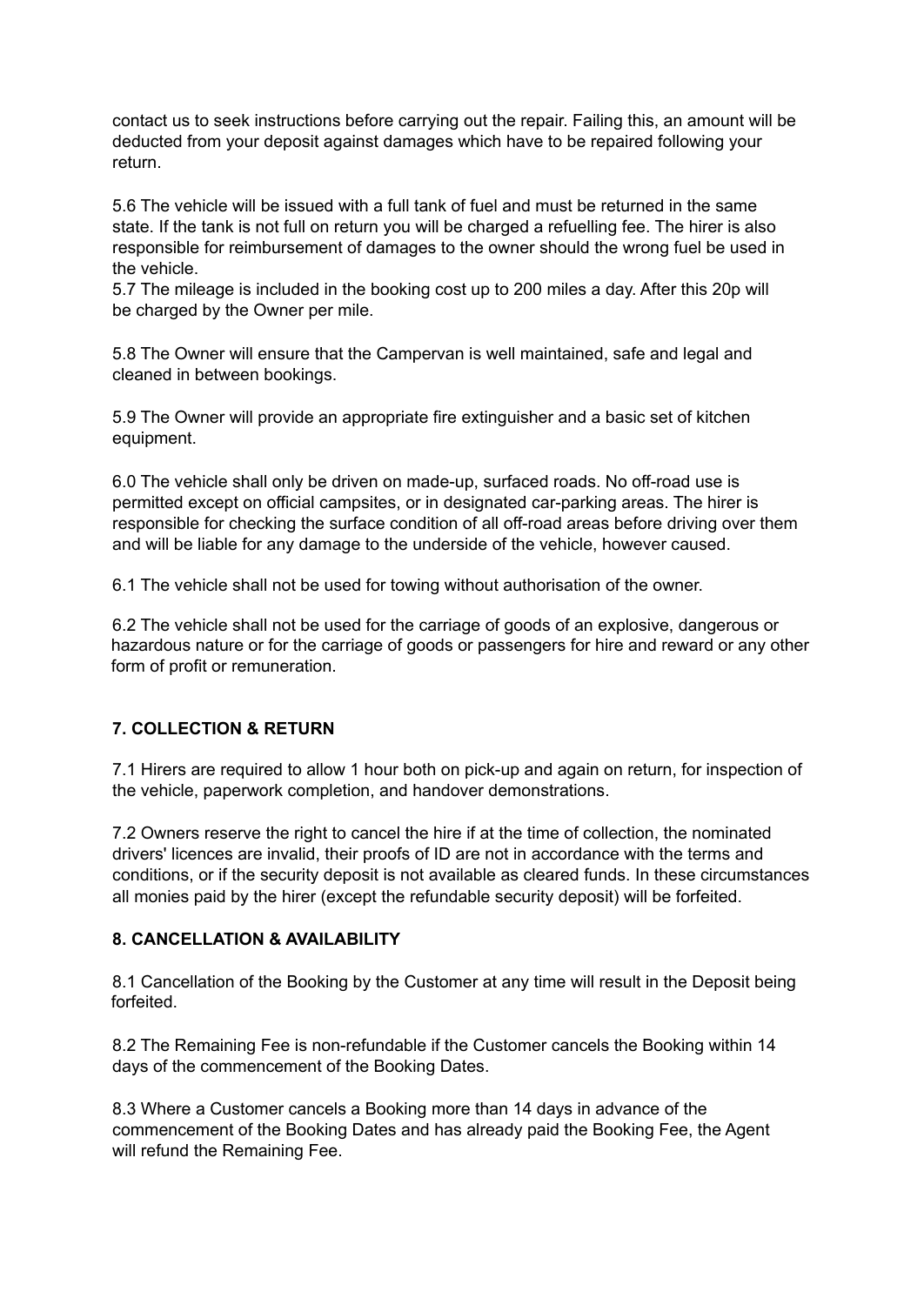8.4 If the Customer wants to cancel due to COVID 19, the following terms will apply

8.4.1 If government restrictions prevent van hire including; local and national lockdowns or if the customers have been asked to isolate by Test and Trace due to having a positive test or contact with a positive case; Bookings are unable to go ahead and can be rescheduled for other available dates within a 12 month period with the same van

8.5 If the Campervan becomes unavailable for the Booking due to mechanical failure, the Customer will be refunded the full Booking Fee by the Agent 8.6 If the Campervan suffers a mechanical failure during the Booking which:

8.6.1 cannot be resolved under the Owner's breakdown cover and means that the Customer is unable to use the Campervan for the full Booking Dates the Agent will refund the Customer the apportioned sum of the Booking Fee which will represent those days of the Booking Dates on which the Customer has been unable to use the Campervan.

8.6.2 If the campervan suffers damage during the Booking by the fault of the Customer and the Customer is unable to use the Campervan for the full booking, no refund will be made.

8.7 We regret that we cannot refund any deposit or final payment if your arrival is delayed. We therefore strongly advise that you take out your own holiday insurance, including cancellation and curtailment cover.

8.8 If the vehicle booked is not available for any reason at the time of pick-up, we reserve the right to offer a suitable alternative. If we cannot source a suitable alternative vehicle, then the liabilities of Vanlife Hire Ltd will be limited to the refund of any monies paid for the hire only. We also reserve the right to delay or cancel your booking if in our view the weather would make it unsafe to drive the campervan, for example due to risk of ice on untreated roads.

#### **9. BREAKDOWNS & ACCIDENTS**

9.1 The Owner will maintain breakdown cover for the Campervan and will provide the relevant details to the Customer during the handover for the Booking.

9.2 The Owner will act as the main point of contact if a breakdown occurs and facilitate recovery of the vehicle and Customers

9.3 In the event of a breakdown or accident, recovery services are at the disposal of the hirer. Instructions for replacements, at a cost not exceeding £50 may be given by the hirer, who will be reimbursed on the production of receipted invoices.

9.4 Reimbursement will not be made where the repair is the responsibility of the hirer, including any damage to windscreen or tyres. Prior authorisation from the owner must be obtained in respect of any repairs/replacements in excess of £50.

9.5 Vanlife Hire or the owner is not responsible for hotel or any other consequential expenses subsequent to a breakdown but will refund the hire charges for any complete day's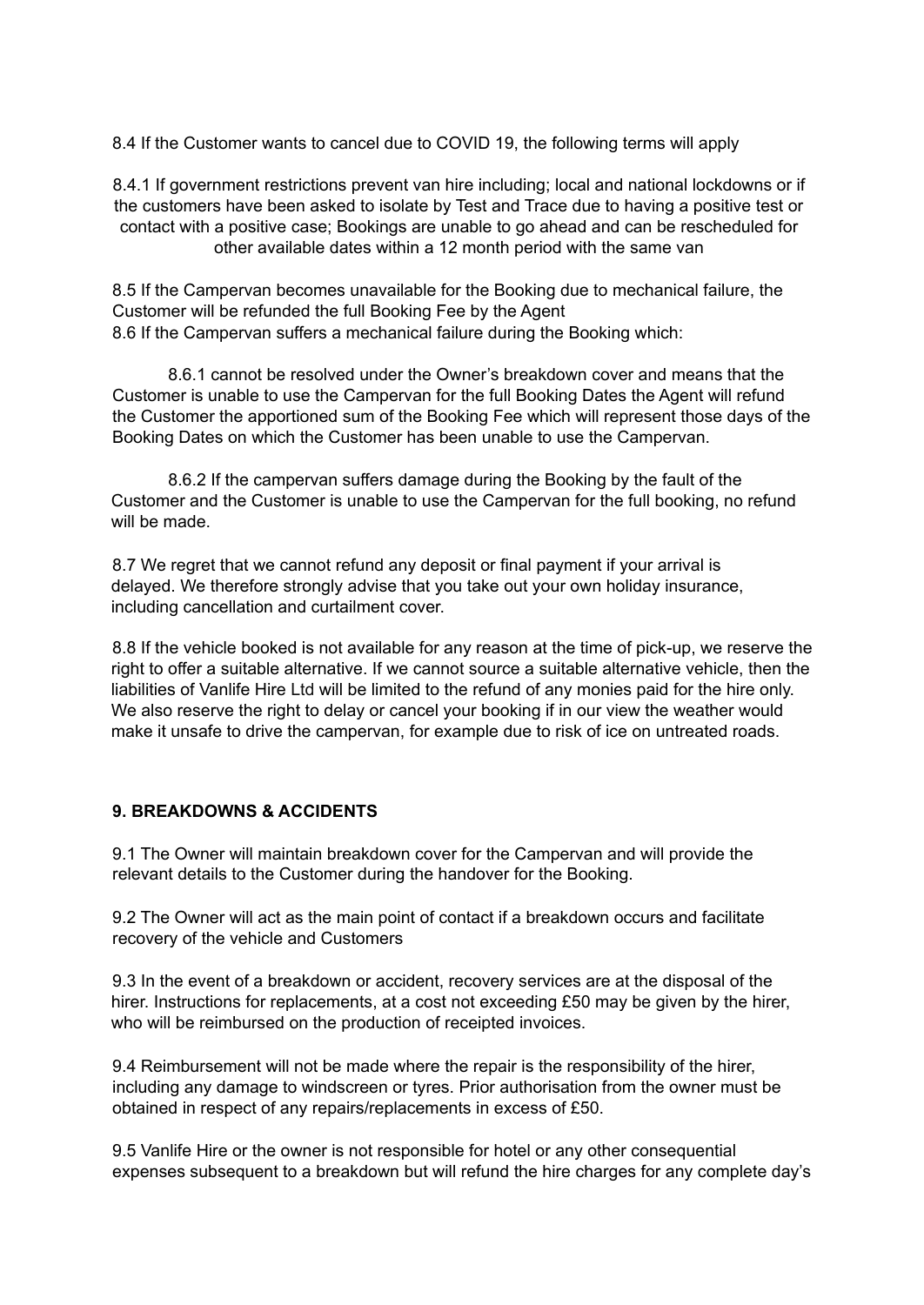loss of use of the vehicle.

9.6 Every effort is made to ensure that the vehicle is in a safe and roadworthy condition before the booking, but Vanlife Hire Ltd shall be under no liability for third party claims or damages in connection with, or subsequent upon, any accident or breakdown.

9.7 In the event of an accident involving the campervan a complete accident report must be made out and handed to the Owner at the time of termination of the hire. Please make sure you obtain names and addresses and vehicle information of all third parties and their insurance details.

9.8 A sketch of the accident and photos of the scene and damaged vehicles may be helpful.

9.9 All accidents or damage must be reported to the Owner and Vanlife Hire Ltd as soon as possible.

#### **10. PARKING**

10.1 The vehicle owner may provide parking options for a car during your booking. All vehicles are left entirely at your own risk and the owner or Vanlife Hire accept no responsibility for any loss or damage which may arise.

#### **11. LIABILITY**

11.1 The Customer will take responsibility for their own possessions and shall ensure that they are kept safely locked in the Campervan during the Booking. The Agent and the Owner accept no liability for any accident, loss of property or personal injury suffered by the Customer during the Booking.

11.2 The Agent shall not be liable for any act, neglect or default on the part of the Owner or any other person not within their employ or otherwise under their control, nor for any accident, damage, loss, injury, expense or inconvenience, whether to person or Campervan, which a Customer or any other person may suffer or incur arising out of, or in any way connected with the Booking unless the Agent is responsible.

11.3 The Owner shall not be liable for any accident, damage, loss, injury, expense or inconvenience which you or any other person may suffer or incur arising out of, or in any way connected with the Booking unless the Owner is responsible.

#### **12. DISCLAIMER**

12.1 We take every effort to make our website and specifications as accurate as possible. However, we do not accept any liability if the actual vehicle and equipment varies slightly from the features and descriptions on this website. Vanlife Hire Ltd reserves the right to vary rates and conditions of hire and to refuse to hire to any person without giving a reason.

#### **13. WEBSITE**

13.1 Whilst every effort is made to update the information contained on this website, neither the Website Owner nor any third party or data or content provider make any representations